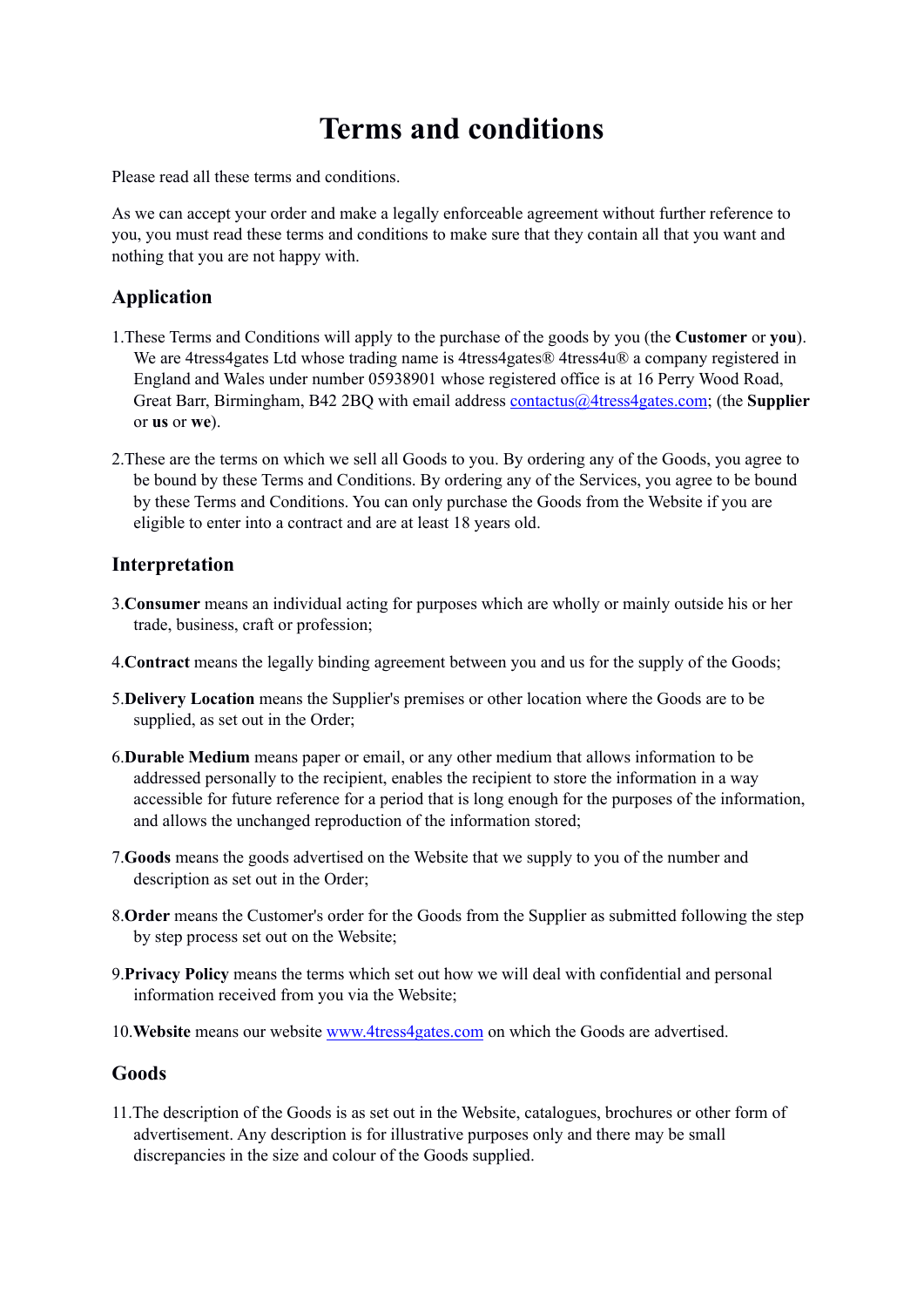- 12.In the case of any Goods made to your special requirements, it is your responsibility to ensure that any information or specification you provide is accurate.
- 13.All Goods which appear on the Website are subject to availability.
- 14.We can make changes to the Goods which are necessary to comply with any applicable law or safety requirement. We will notify you of these changes.

### **Personal information**

- 15.We retain and use all information strictly under the Privacy Policy.
- 16.We may contact you by using e-mail or other electronic communication methods and by pre-paid post and you expressly agree to this.

### **Basis of Sale**

- 17.The description of the Goods in our website does not constitute a contractual offer to sell the Goods. When an Order has been submitted on the Website, we can reject it for any reason, although we will try to tell you the reason without delay.
- 18.The Order process is set out on the Website. Each step allows you to check and amend any errors before submitting the Order. It is your responsibility to check that you have used the ordering process correctly.
- 19.A Contract will be formed for the sale of Goods ordered only when you receive an email from us confirming the Order (**Order Confirmation**). You must ensure that the Order Confirmation is complete and accurate and inform us immediately of any errors. We are not responsible for any inaccuracies in the Order placed by you. By placing an Order you agree to us giving you confirmation of the Contract by means of an email with all information in it (ie the Order Confirmation). You will receive the Order Confirmation within a reasonable time after making the Contract, but in any event not later than the delivery of any Goods supplied under the Contract.
- 20.Any quotation is valid for a maximum period of 30 days from its date, unless we expressly withdraw it at an earlier time.
- 21.No variation of the Contract, whether about description of the Goods, Fees or otherwise, can be made after it has been entered into unless the variation is agreed by the Customer and the Supplier in writing.
- 22.We intend that these Terms and Conditions apply only to a Contract entered into by you as a Consumer. If this is not the case, you must tell us, so that we can provide you with a different contract with terms which are more appropriate for you and which might, in some respects, be better for you, eg by giving you rights as a business.

### **Price and Payment**

- 23.The price of the Goods and any additional delivery or other charges is that set out on the Website at the date of the Order or such other price as we may agree in writing.
- 24.Prices and charges include VAT at the rate applicable at the time of the Order.
- 25.You must pay by submitting your credit or debit card details with your Order and we can take payment immediately or otherwise before delivery of the Goods.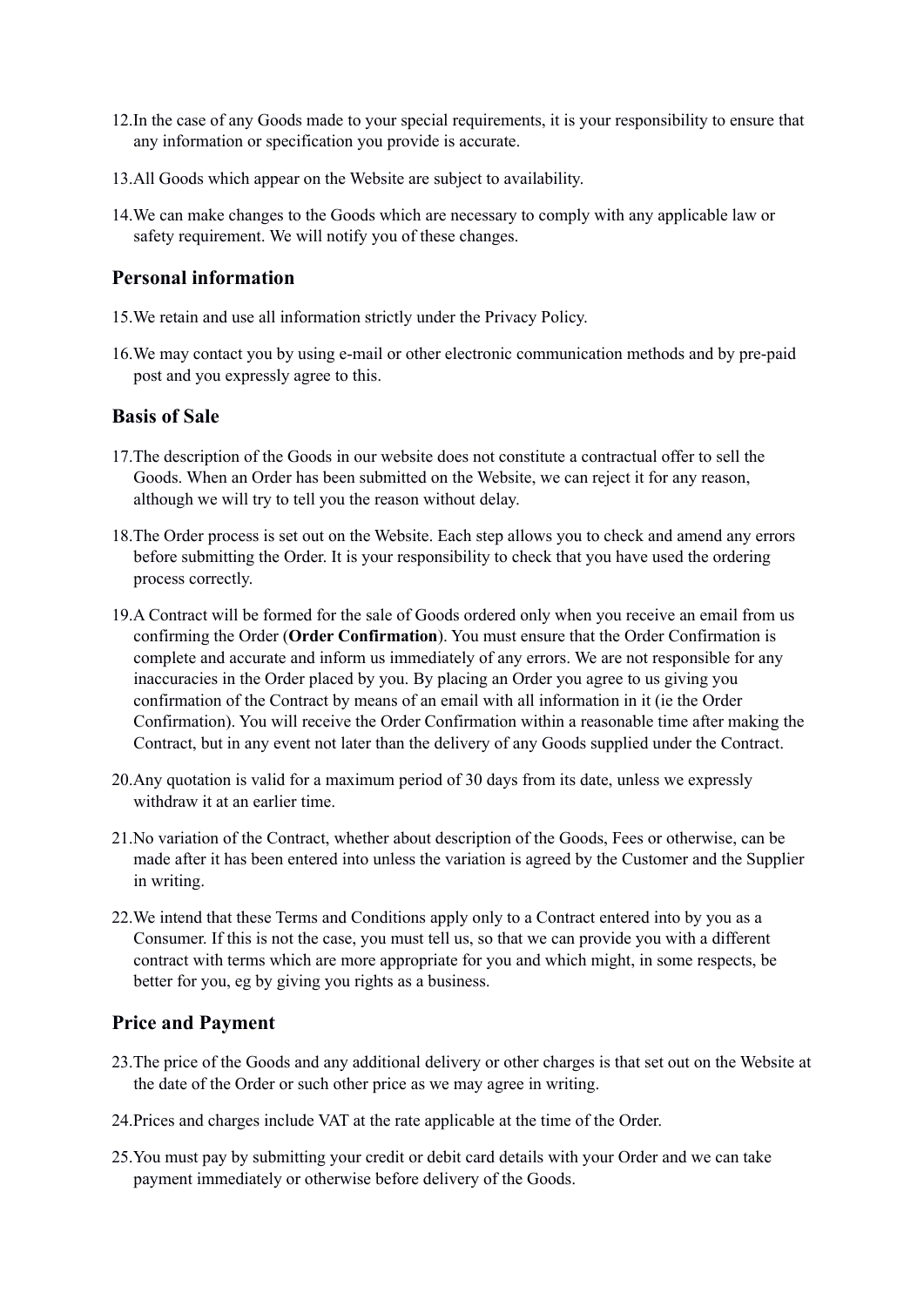# **Delivery**

- 26.We will deliver the Goods, to the Delivery Location by the time or within the agreed period or, failing any agreement, without undue delay and, in any event, not more than 30 days after the day on which the Contract is entered into.
- 27.In any case, regardless of events beyond our control, if we do not deliver the Goods on time, you can (in addition to any other remedies) treat the Contract at an end if:
	- a.We have refused to deliver the Goods, or if delivery on time is essential taking into account all the relevant circumstances at the time the Contract was made, or you said to us before the Contract was made that delivery on time was essential; or
	- b.After we have failed to deliver on time, you have specified a later period which is appropriate to the circumstances and we have not delivered within that period.
- 28.If you treat the Contract at an end, we will (in addition to other remedies) promptly return all payments made under the Contract.
- 29.If you were entitled to treat the Contract at an end, but do not do so, you are not prevented from cancelling the Order for any Goods or rejecting Goods that have been delivered and, if you do this, we will (in addition to other remedies) without delay return all payments made under the Contract for any such cancelled or rejected Goods. If the Goods have been delivered, you must return them to us or allow us to collect them from you and we will pay the costs of this.
- 30.If any Goods form a commercial unit (a unit is a commercial unit if division of the unit would materially impair the value of the goods or the character of the unit) you cannot cancel or reject the Order for some of those Goods without also cancelling or rejecting the Order for the rest of them.
- 31.We do not generally deliver to addresses outside England and Wales, Scotland, Northern Ireland, the Isle of Man and Channels Islands. If, however, we accept an Order for delivery outside that area, you may need to pay import duties or other taxes, as we will not pay them.
- 32.You agree we may deliver the Goods in instalments if we suffer a shortage of stock or other genuine and fair reason, subject to the above provisions and provided you are not liable for extra charges.
- 33.If you or your nominee fail, through no fault of ours, to take delivery of the Goods at the Delivery Location, we may charge the reasonable costs of storing and redelivering them.
- 34.The Goods will become your responsibility from the completion of delivery or Customer collection. You must, if reasonably practicable, examine the Goods before accepting them.

# **Risk and Title**

35.Risk of damage to, or loss of, any Goods will pass to you when the Goods are delivered to you.

36.You do not own the Goods until we have received payment in full. If full payment is overdue or a step occurs towards your bankruptcy, we can choose, by notice to cancel any delivery and end any right to use the Goods still owned by you, in which case you must return them or allow us to collect them.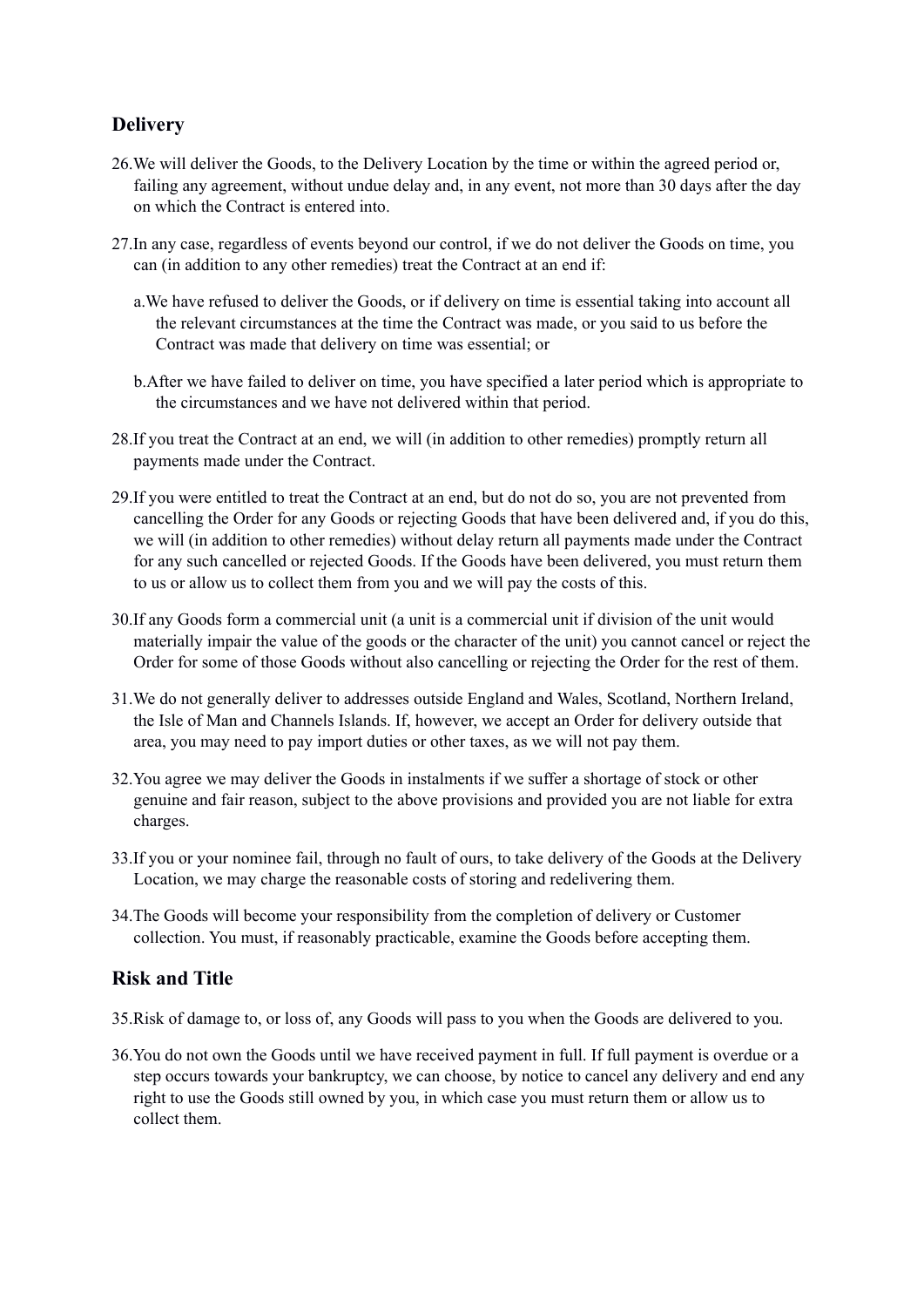### **Withdrawal and cancellation**

- 37.You can withdraw the Order by telling us before the Contract is made, if you simply wish to change your mind and without giving us a reason, and without incurring any liability.
- 38.You can cancel the Contract except for any Goods which are made to your special requirements (the **Returns Right**) by telling us no later than 14 calendar days from the day the Contract was entered into, if you simply wish to change your mind and without giving us a reason, and without liability, except in that case, you must return to any of our business premises the Goods in undamaged condition at your own expense. Then we must without delay refund to you the price for those Goods which have been paid for in advance, but we can retain any separate delivery charge. This does not affect your rights when the reason for the cancellation is any defective Goods. This Returns Right is different and separate from the Cancellation Rights below.
- 39.This is a **distance contract** (as defined below) which has the cancellation rights **(Cancellation Rights)** set out below. These Cancellation Rights, however, do not apply, to a contract for the following goods (with no others) in the following circumstances:

a.goods that are made to your specifications or are clearly personalised;

b.Goods which are liable to deteriorate or expire rapidly.

- 40.Also, the Cancellation Rights for a Contract cease to be available in the following circumstances:
	- a.in the case of a contract for the supply of sealed audio or sealed video recordings or sealed computer software, if the goods become unsealed after delivery;
	- b.In the case of any sales contract, if the goods become mixed inseparably (according to their nature) with other items after delivery.

#### Right to cancel

- 41.Subject as stated in these Terms and Conditions, you can cancel this contract within 14 days without giving any reason.
- 42.The cancellation period will expire after 14 days from the day on which you acquire, or a third party, other than the carrier indicated by you, acquires physical possession of the last of the Goods. In a contract for the supply of goods over time (ie subscriptions), the right to cancel will be 14 days after the first delivery.
- 43.To exercise the right to cancel, you must inform us of your decision to cancel this Contract by a clear statement setting out your decision (eg a letter sent by post, fax or email). You can use the attached model cancellation form, but it is not obligatory. In any event, you must be able to show clear evidence of when the cancellation was made, so you may decide to use the model cancellation form.
- 44.You can also electronically fill in and submit the model cancellation form or any other clear statement of the Customer's decision to cancel the Contract on our website [www.4tress4gates.com](https://www.4tress4gates.com). If you use this option, we will communicate to you an acknowledgement of receipt of such a cancellation in a Durable Medium (eg by email) without delay.
- 45.To meet the cancellation deadline, it is sufficient for you to send your communication concerning your exercise of the right to cancel before the cancellation period has expired.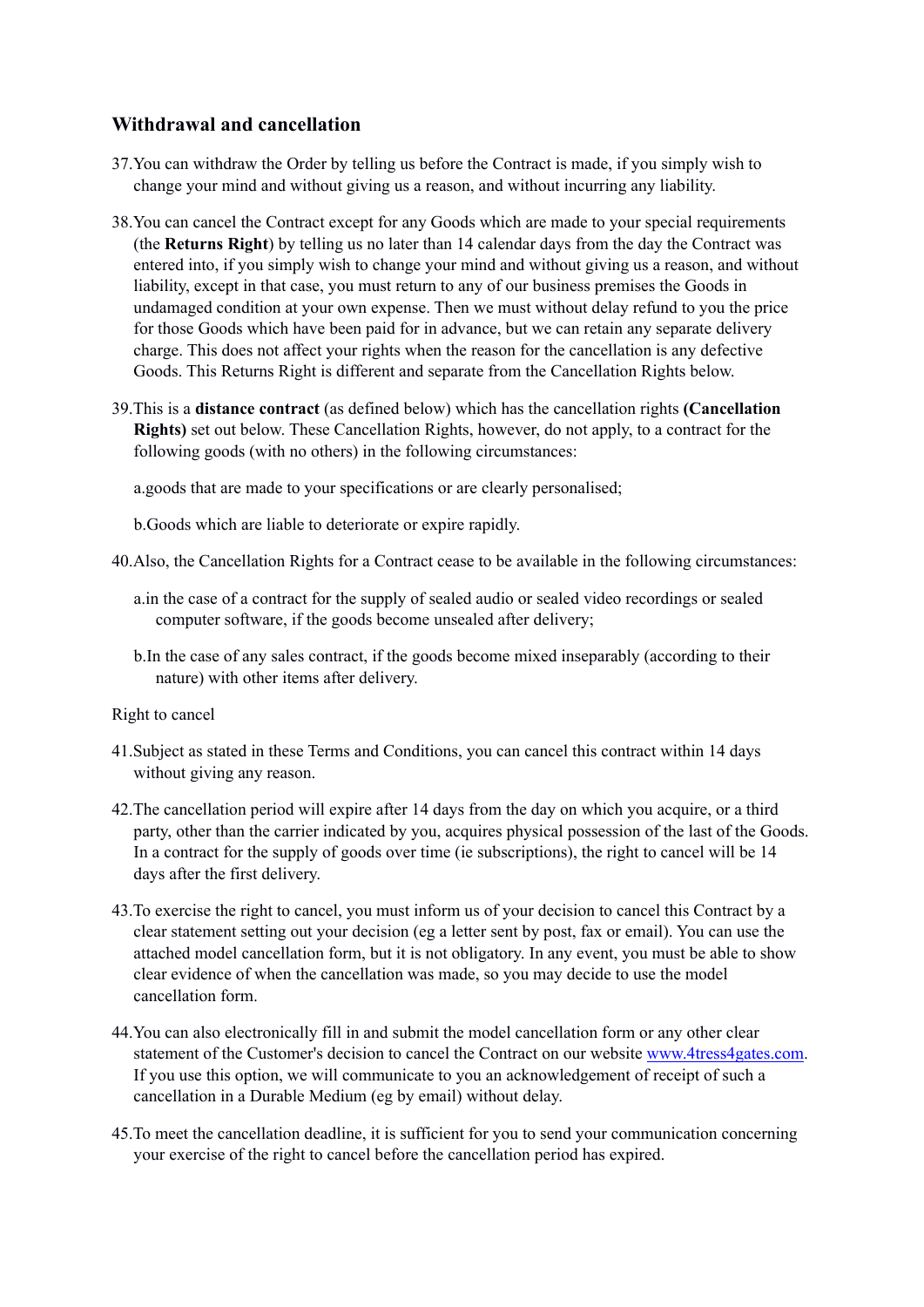Effects of cancellation in the cancellation period

46.Except as set out below, if you cancel this Contract, we will reimburse to you all payments received from you, including the costs of delivery (except for the supplementary costs arising if you chose a type of delivery other than the least expensive type of standard delivery offered by us).

Deduction for Goods supplied

47.We may make a deduction from the reimbursement for loss in value of any Goods supplied, if the loss is the result of unnecessary handling by you (ie handling the Goods beyond what is necessary to establish the nature, characteristics and functioning of the Goods: eg it goes beyond the sort of handling that might be reasonably allowed in a shop). This is because you are liable for that loss and, if that deduction is not made, you must pay us the amount of that loss.

Timing of reimbursement

- 48.If we have not offered to collect the Goods, we will make the reimbursement without undue delay, and not later than:
	- a.14 days after the day we receive back from you any Goods supplied, or
	- b.(If earlier) 14 days after the day you provide evidence that you have sent back the Goods.
- 49.If we have offered to collect the Goods or if no Goods were supplied, we will make the reimbursement without undue delay, and not later than 14 days after the day on which we are informed about your decision to cancel this Contract.
- 50.We will make the reimbursement using the same means of payment as you used for the initial transaction, unless you have expressly agreed otherwise; in any event, you will not incur any fees as a result of the reimbursement.

#### Returning Goods

- 51.If you have received Goods in connection with the Contract which you have cancelled, you must post back the Goods to us at 16 Perry Wood Road, Great Barr, Birmingham, B42 2BQ without delay, under no circumstances do we accept personal deliveries and in any event not later than 14 days from the day on which you communicate to us your cancellation of this Contract. The deadline is met if you send back the Goods before the period of 14 days has expired. You agree that you will have to bear the cost of returning the Goods.
- 52.For the purposes of these Cancellation Rights, these words have the following meanings:
	- a.**distance contract** means a contract concluded between a trader and a consumer under an organised distance sales or service-provision scheme without the simultaneous physical presence of the trader and the consumer, with the exclusive use of one or more means of distance communication up to and including the time at which the contract is concluded;
	- b.**Sales contract** means a contract under which a trader transfers or agrees to transfer the ownership of goods to a consumer and the consumer pays or agrees to pay the price, including any contract that has both goods and services as its object.

# **Conformity**

53.We have a legal duty to supply the Goods in conformity with the Contract, and will not have conformed if it does not meet the following obligation.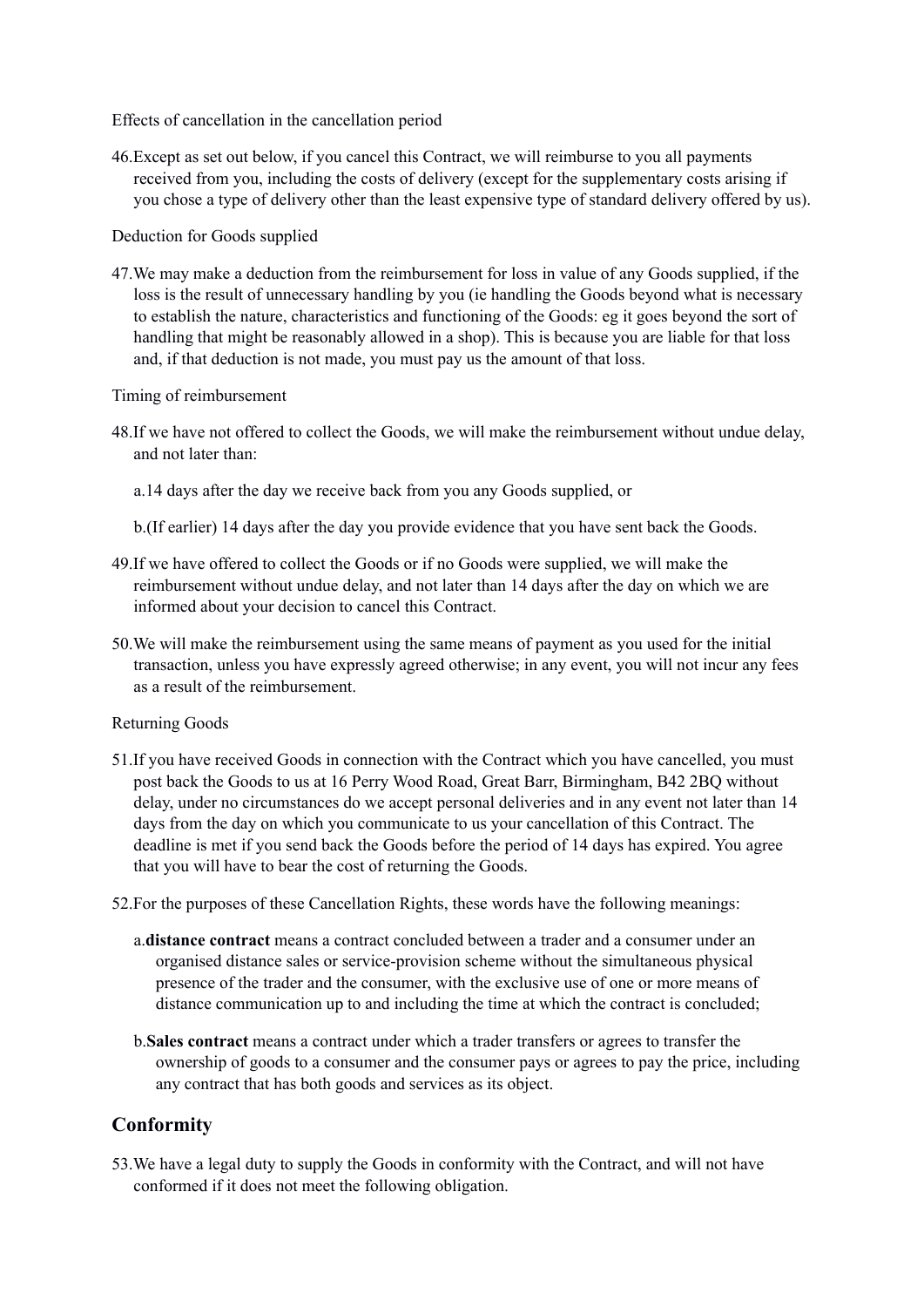54.Upon delivery, the Goods will:

a.be of satisfactory quality;

b.be reasonably fit for any particular purpose for which you buy the Goods which, before the Contract is made, you made known to us (unless you do not actually rely, or it is unreasonable for you to rely, on our skill and judgment) and be fit for any purpose held out by us or set out in the Contract; and

c.Conform to their description.

- 55.It is not a failure to conform if the failure has its origin in your materials.
- 56.We will provide the following after-sales service: We offer free impartial advice as to which of our products may be suitable for their purpose via email, but do not take any responsibility for their actual chosen purchase. We also upload video demonstrations on our website or other video platforms on how to choose our products. Once purchaser as received products they will be provided with either our customer support email or customer support mobile number. The mobile support number is for United Kingdom customers only, all other countries will have a direct email support number to contact us by.

### **Successors and our sub-contractors**

57.Either party can transfer the benefit of this Contract to someone else, and will remain liable to the other for its obligations under the Contract. The Supplier will be liable for the acts of any subcontractors who it chooses to help perform its duties.

### **Circumstances beyond the control of either party**

- 58.In the event of any failure by a party because of something beyond its reasonable control:
	- a.the party will advise the other party as soon as reasonably practicable; and
	- b.The party's obligations will be suspended so far as is reasonable, provided that that party will act reasonably, and the party will not be liable for any failure which it could not reasonably avoid, but this will not affect the Customer's above rights relating to delivery and any right to cancel, below.

# **Privacy**

- 59.Your privacy is critical to us. We respect your privacy and comply with the General Data Protection Regulation with regard to your personal information.
- 60.These Terms and Conditions should be read alongside, and are in addition to our policies, including our privacy policy ([www.4tress4gates.com/](https://www.4tress4gates.com/Privacy-Statement/Terms-and-Conditions/)privacypolicy4tress4gates Ltd) and cookies policy [\(www.4tress4gates.com](https://www.4tress4gates.com/Privacy-Statement/Terms-and-Conditions/)/privacypolicy4tress4gates Ltd).
- 61.For the purposes of these Terms and Conditions:
	- a.'Data Protection Laws' means any applicable law relating to the processing of Personal Data, including, but not limited to the Directive 95/46/EC (Data Protection Directive) or the GDPR.
	- b.'GDPR' means the General Data Protection Regulation (EU) 2016/679.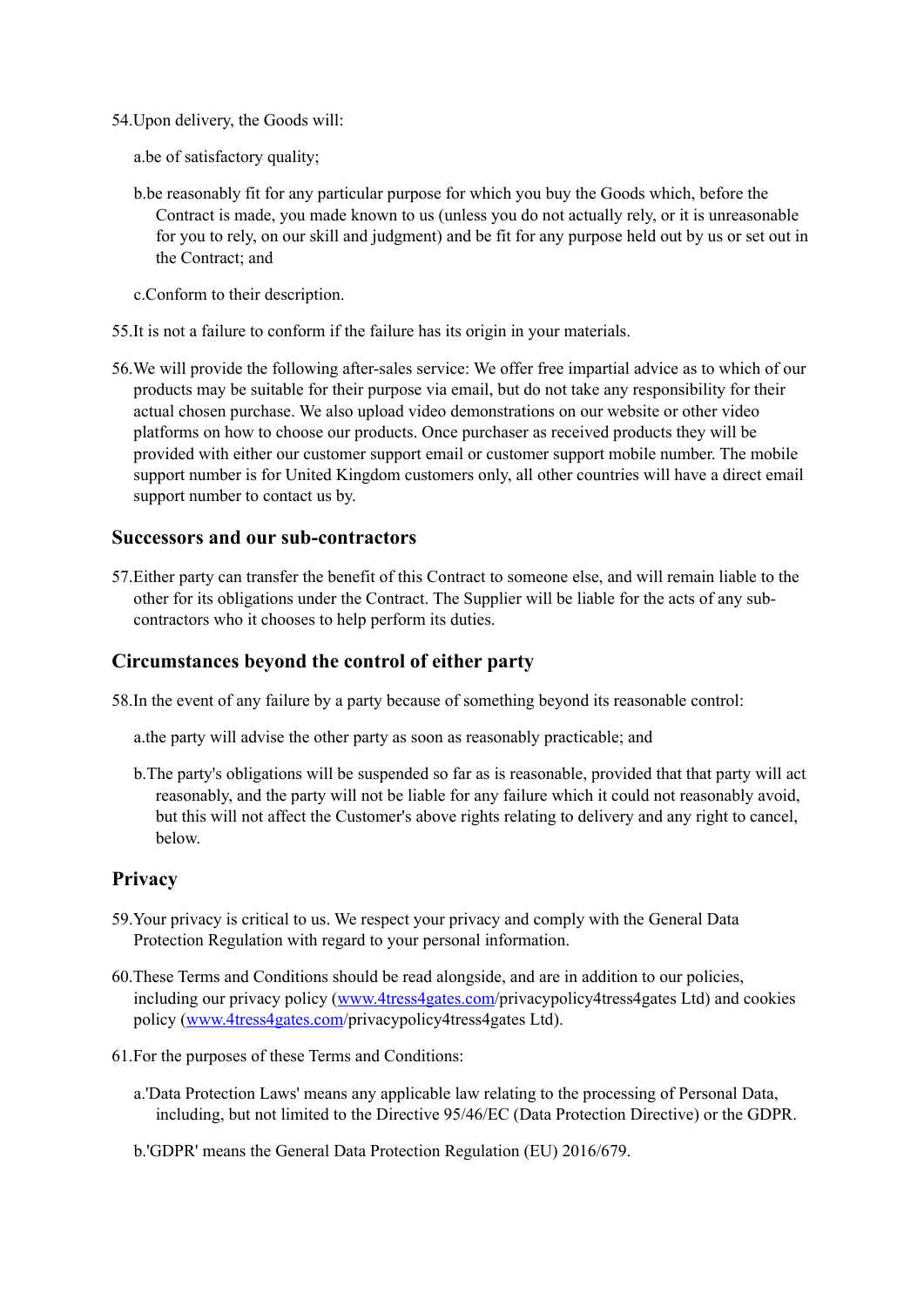- c.'Data Controller', 'Personal Data' and 'Processing' shall have the same meaning as in the GDPR.
- 62.We are a Data Controller of the Personal Data we Process in providing Goods to you.
- 63.Where you supply Personal Data to us so we can provide Goods to you, and we Process that Personal Data in the course of providing the Goods to you, we will comply with our obligations imposed by the Data Protection Laws:
	- a.before or at the time of collecting Personal Data, we will identify the purposes for which information is being collected;
	- b.we will only Process Personal Data for the purposes identified;
	- c.we will respect your rights in relation to your Personal Data; and
	- d.We will implement technical and organisational measures to ensure your Personal Data is secure.
- 64.For any enquiries or complaints regarding data privacy, you can contact our Data Protection Officer at the following e-mail address: [steve@4tress4gates.com.](mailto:no_reply@apple.com)

# **Excluding liability**

65.The Supplier does not exclude liability for: (i) any fraudulent act or omission; or (ii) for death or personal injury caused by negligence or breach of the Supplier's other legal obligations. Subject to this, the Supplier is not liable for (i) loss which was not reasonably foreseeable to both parties at the time when the Contract was made, or (ii) loss (eg loss of profit) to the Customer's business, trade, craft or profession which would not be suffered by a Consumer - because the Supplier believes the Customer is not buying the Goods wholly or mainly for its business, trade, craft or profession.

# **Governing law, jurisdiction and complaints**

- 66.The Contract (including any non-contractual matters) is governed by the law of England and Wales.
- 67.Disputes can be submitted to the jurisdiction of the courts of England and Wales or, where the Customer lives in Scotland or Northern Ireland, in the courts of respectively Scotland or Northern Ireland.
- 68.We try to avoid any dispute, so we deal with complaints in the following way: If a dispute occurs customers should contact us to find a solution. We will aim to respond with an appropriate solution within 7 days.
- 69.We aim to follow these codes of conduct, copies of which you can obtain as follows: [www.4tress4gates.com](https://www.4tress4gates.com)-/Privacy-Policy/Terms and Conditions.

#### Attribution

70.These terms and conditions were created using a document from Rocket Lawyer ([www.rocketlawyer.co.uk](https://www.rocketlawyer.co.uk)).